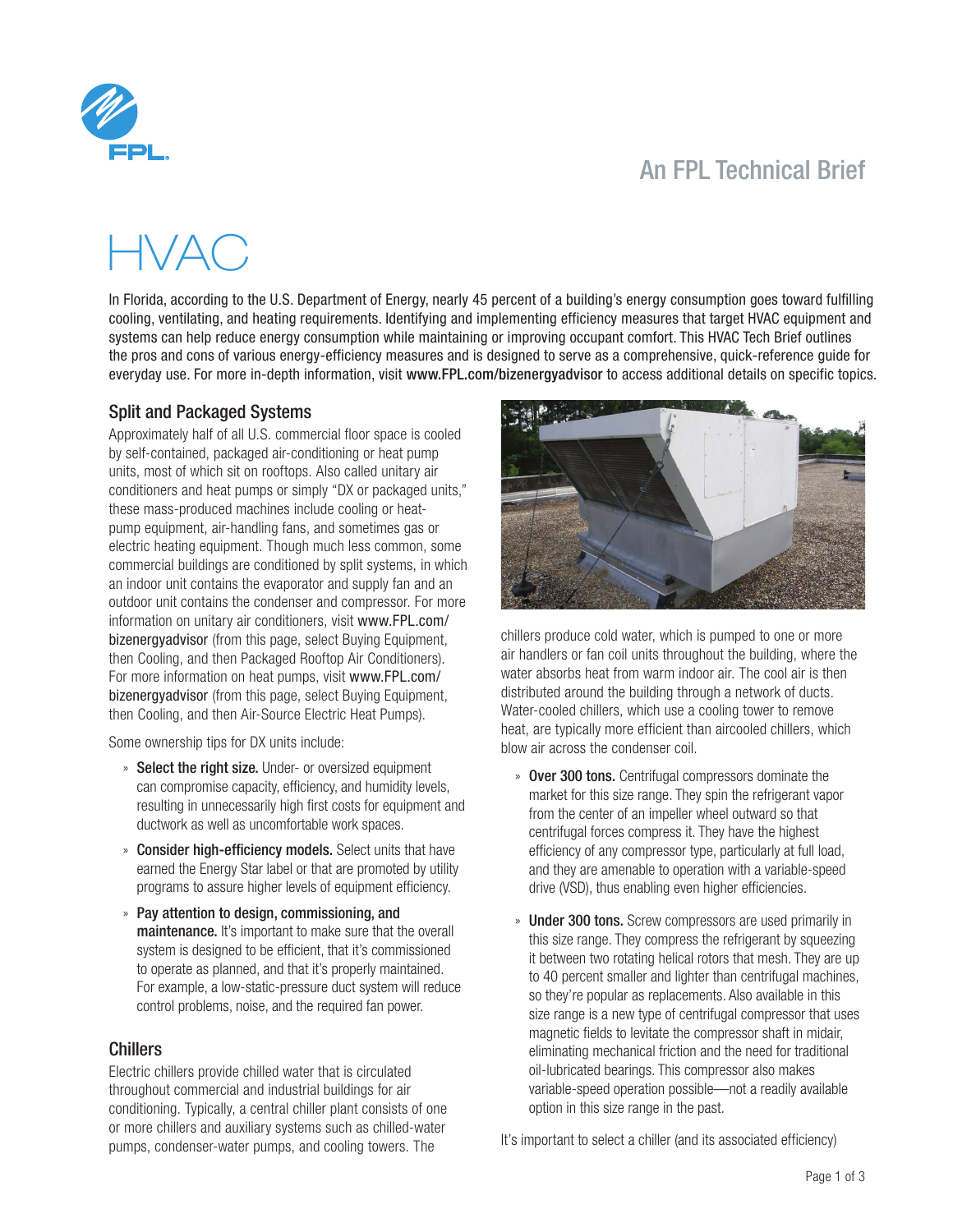

carefully. Choosing a chiller that's most efficient at full or part load, according to standard ratings, might be counterproductive because the ratings don't measure the efficiency of the overall cooling system. An analysis of the entire chiller plant, preferably using simulations, will tell whether a more efficient chiller is a better option than upgrading the auxiliary equipment or improving operating strategies. For more information, on centrifugal and screw chillers, visit <www.FPL.com/bizenergyadvisor> (from this page, select Buying Equipment, then Cooling, and then Centrifugal and Screw Chillers).

# Demand-Controlled Ventilation

Demand-controlled ventilation (DCV) adjusts ventilation rates based on actual occupancy at any given time instead of at a fixed rate for full occupancy. DCV sensors monitor carbon dioxide  $(CO<sub>2</sub>)$  levels to determine how many people are inside, which in turn signals the HVAC system to adjust the amount of outside air brought into the building to comply with ventilation standards.

- » What to look for. Facilities that are good candidates for DCV include:
	- Those with long operating hours, widely varying and largely unpredictable occupancy, and at least moderate annual heating or cooling loads.
	- Grocery stores, supermarkets, big-box stores, theaters, lecture halls and other performance spaces, places of worship, sports arenas, schools and colleges, office buildings with variable occupancy, restaurants and bars of all types, and department stores.
- » Estimate cost-effectiveness. DCV savings are dependent on the difference between design and actual occupancy rates.
	- A good initial action would be to simply estimate occupancy on an hourly basis for a typical week in each season and compare that data with the building's design occupancy, which will be specified by local building codes. Even better, if you can get hourly data from cash registers, you can approximate occupancy by associating a given number of shoppers, theater-goers, or diners with each register transaction.
	- $-$  For a better estimate, use a low-cost portable  $CO<sub>2</sub>$  sensor to measure the effective ventilation rate for a given facility. Portable sensors coupled to dataloggers are available from several manufacturers at prices ranging from \$550 to \$700. If CO<sub>2</sub> concentrations are below 800 parts per million (ppm) much of the time, the facility is probably a good candidate

for DCV. While not an energy savings technique, if  $CO<sub>2</sub>$  concentrations rise above 1,500 ppm on a regular basis, then DCV could help to improve air quality.

» Evaluate cost savings. Two free DCV evaluation tools are available: Honeywell's Demand Controlled Ventilation Savings Estimator, and the AirTest CO<sub>2</sub> and Ventilation Calculator.

For more information on DCV, visit [www.FPL.com/](www.FPL.com/bizenergyadvisor) [bizenergyadvisor](www.FPL.com/bizenergyadvisor) (from this page, select Buying Equipment, then Ventilation & Air Handling, and then Demand-Controlled Ventilation). Ventilation is expressed in units of cfm and is generally normalized by either floor space (in ft<sup>2</sup>) or occupancy.

# Thermal Energy Storage

Thermal storage systems offer building owners the potential for substantial operating cost savings by using off-peak electricity to produce chilled water or ice for use in cooling during peak hours. The storage systems are most likely to be cost-effective in situations where:

- » A facility's maximum cooling load is much greater than the average load.
- » The utility rate structure has high demand charges, ratchet charges, a high differential between on- and offpeak energy rates, or seasonal rates.
- » An existing cooling system is being expanded.
- » An existing tank is available.
- » Limited electric power is available at the site.
- » Backup cooling capacity is desirable.
- » Cold air distribution would be advantageous.
	- » Storage medium. The options include chilled water, ice, and eutectic salts. Overall, ice systems offer the densest storage capacity but the most complex charge and discharge equipment. Water systems offer the lowest storage density but are the least complex. Eutectic salts (a combination of inorganic salts, water, and other elements that freeze at a desired temperature) fall somewhere in between.
	- » Operating strategies. Several strategies are available for charging and discharging storage to meet cooling demand during peak hours. These are:
		- Full storage. A full-storage strategy, also called load shifting, shifts the entire on-peak cooling load to off-peak hours. The system is typically designed to operate at full capacity during all nonpeak hours to charge storage on the hottest anticipated days. This strategy is most attractive where on-peak demand charges are high or the on-peak period is short.
		- Partial storage. In the partial-storage approach, the chiller runs to meet part of the peak period cooling load, and the remainder is met by drawing from storage. The chiller is sized at a smaller capacity than the design load. Partial storage systems may be run as load-leveling or demandlimiting operations.

In a load-leveling system, the chiller is designed to run at its full capacity for 24 hours on the hottest days. The strategy is most effective where the peak cooling load is much higher than the average load.